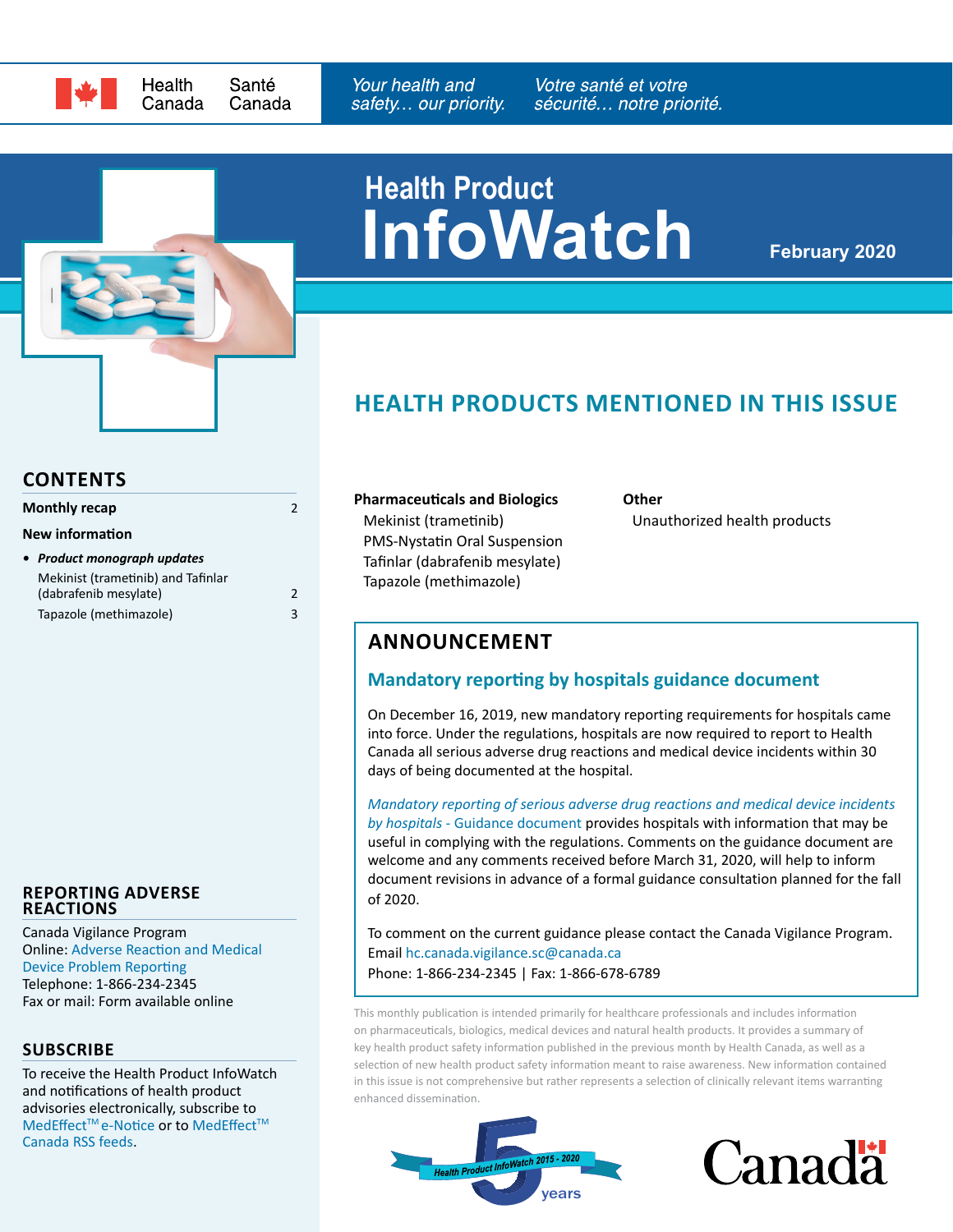# <span id="page-1-0"></span>**MONTHLY RECAP OF HEALTH PRODUCT SAFETY INFORMATION**

*The following is a list of [health product advisories, type I recalls](http://www.healthycanadians.gc.ca/recall-alert-rappel-avis/index-eng.php?cat=3) as well as [summaries of completed safety](https://hpr-rps.hres.ca/reg-content/resume-examen-innocuite.php?lang=en)  [reviews](https://hpr-rps.hres.ca/reg-content/resume-examen-innocuite.php?lang=en) published in January 2020 by Health Canada.*

<span id="page-1-3"></span><span id="page-1-2"></span>

| <b>PMS-Nystatin Oral</b><br><b>Suspension</b><br><b>Advisory</b>                                                                                          | Pharmascience Inc. recalled one lot of PMS-Nystatin Oral Suspension,<br>because it may contain clumps or jelly-like material that may pose a<br>choking risk. Newborns, infants and people with difficulty swallowing are<br>particularly at risk. |
|-----------------------------------------------------------------------------------------------------------------------------------------------------------|----------------------------------------------------------------------------------------------------------------------------------------------------------------------------------------------------------------------------------------------------|
| Unauthorized health<br>products<br>Multiple unauthorized<br>health products<br>Unauthorized ZO Medical<br>skin-whitening creams in<br>North York, Ontario | Health Canada advised Canadians about various unauthorized health<br>products being sold at retail locations across Canada or online that may<br>pose serious health risks.                                                                        |

# **NEW HEALTH PRODUCT SAFETY INFORMATION**

*The following topics have been selected to raise awareness and, in some cases, to stimulate reporting of similar adverse reactions.*

## **PRODUCT MONOGRAPH UPDATES**

*The following safety labelling updates, which were recently made to the Canadian product monograph, have been selected for your awareness. A complete list of safety labelling updates for pharmaceuticals is available on Health Canada's [Product Monograph Brand Safety Updates.](https://www.canada.ca/en/health-canada/services/drugs-health-products/drug-products/drug-product-database/label-safety-assessment-update/product-monograph-brand-safety-updates.html) Canadian product monographs can be accessed through Health Canada's [Drug Product Database.](https://health-products.canada.ca/dpd-bdpp/index-eng.jsp)*

## <span id="page-1-1"></span>**Mekinist (trametinib) and Tafinlar (dabrafenib mesylate)**

The risk of **severe cutaneous adverse reactions (SCARs)** has been included in the *Warnings and Precautions* and *Consumer Information* sections of the Canadian product monographs for Mekinist and Tafinlar.

### **Key messages for healthcare professionals:1,2**

- Cases of SCARs, including Stevens-Johnson syndrome (SJS) and drug reaction with eosinophilia and systemic symptoms (DRESS), which can be life-threatening or fatal, have been reported during combination therapy with Mekinist and Tafinlar.
- Before initiating treatment, patients should be advised of the signs and symptoms of SCARs and monitored closely for skin reactions. If signs and symptoms suggestive of SCARs appear, Mekinist and Tafinlar should be withdrawn.

#### **References**

2. *Tafinlar (dabrafenib mesylate)* [product monograph]. Dorval (QC): Novartis Pharmaceuticals Canada Inc.; 2019.

<sup>1.</sup> *Mekinist (trametinib)* [product monograph]. Dorval (QC): Novartis Pharmaceuticals Canada Inc.; 2019.